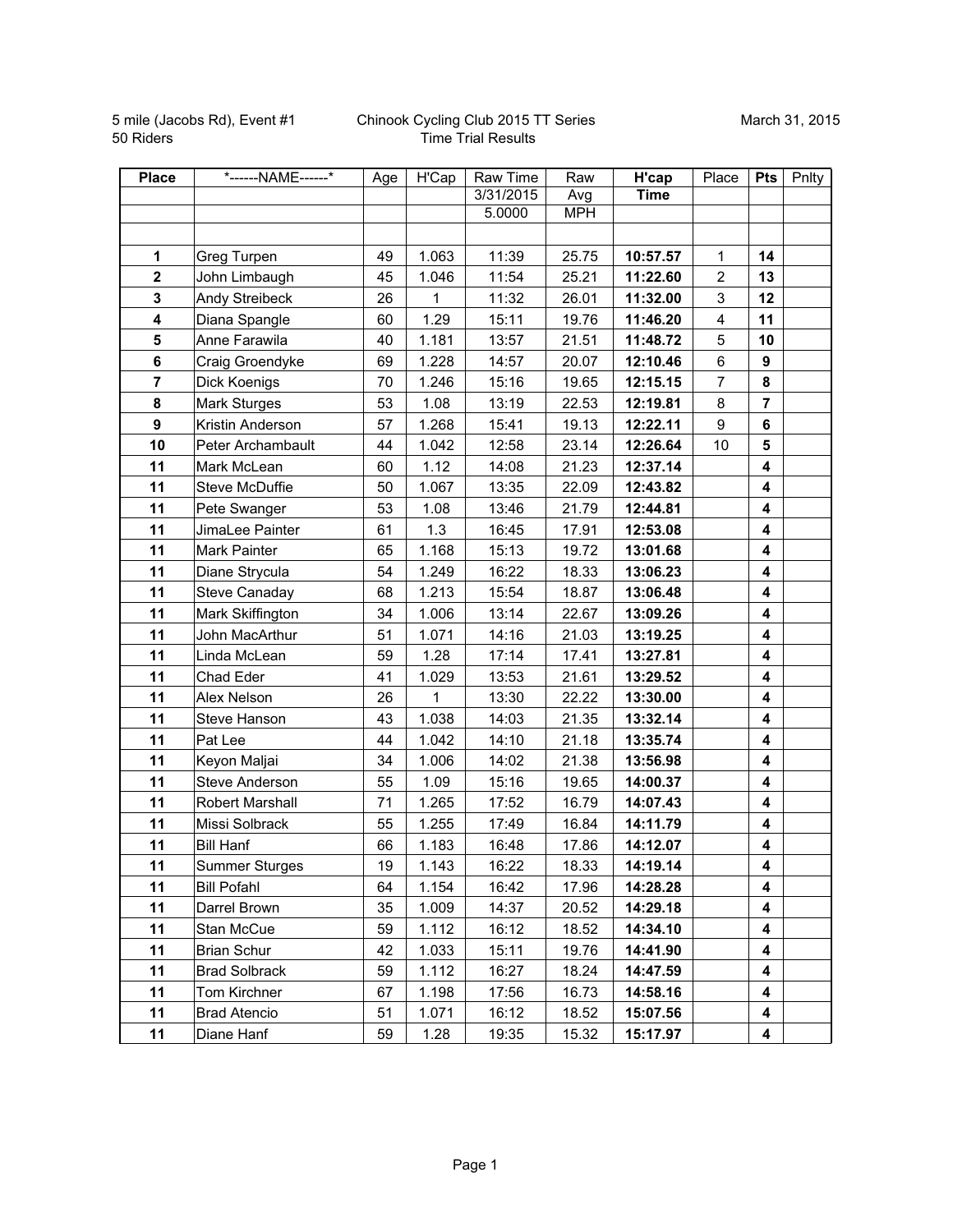5 mile (Jacobs Rd), Event #1 50 Riders

## Chinook Cycling Club 2015 TT Series Time Trial Results

| 11 | lan Hoffman            | 41 | 1.029 | 15:50 | 18.95 | 15:23.23 | 4        |  |
|----|------------------------|----|-------|-------|-------|----------|----------|--|
| 11 | Ron D. Hale            | 56 | 1.095 | 16:58 | 17.68 | 15:29.68 | 4        |  |
| 11 | Joshua Alms            | 35 | 1.009 | 15:47 | 19.01 | 15:38.55 | 4        |  |
| 11 | Morgan Larche          | 25 | 1.143 | 18:05 | 16.59 | 15:49.26 | 4        |  |
| 11 | Ron G. Hale            | 57 | 1.101 | 17:29 | 17.16 | 15:52.77 | 4        |  |
| 11 | Wendy Owen             | 56 | 1.261 | 20:16 | 14.80 | 16:04.31 | 4        |  |
| 11 | Dave Fischer           | 65 | 1.168 | 18:58 | 15.82 | 16:14.32 | 4        |  |
| 11 | Navindra Gunawardena   | 33 | 1.003 | 16:57 | 17.70 | 16:53.96 | 4        |  |
| 11 | Carolyn Sturges        | 50 | 1.229 | 21:09 | 14.18 | 17:12.55 | 4        |  |
| 11 | Mike Larche            | 26 | 1     | 18:41 | 16.06 | 18:41.00 | 4        |  |
| 11 | Florence Kirchner      | 68 | 1.397 | 32:00 | 9.38  | 22:54.37 | 4        |  |
| 11 | <b>Becky Bechtold</b>  | 70 | 1.436 | Free  |       |          | 4        |  |
| 11 | Catiana Coghlan        | 38 | 1.173 | Free  |       |          | 4        |  |
| 11 | <b>Jack Elliott</b>    | 14 | 1.145 | Free  |       |          | 4        |  |
| 11 | Shari Elliott          | 47 | 1.214 | Free  |       |          | 4        |  |
| 11 | <b>Tim Elliott</b>     | 63 | 1.145 | Free  |       |          | 4        |  |
| 11 | <b>Richard Grondin</b> | 57 | 1.101 | Free  |       |          | 4        |  |
| 11 | <b>Ted Hohl</b>        | 53 | 1.08  | Free  |       |          | 4        |  |
| 11 | Lewis Kenworthy        | 58 | 1.106 | Free  |       |          | 4        |  |
| 11 | Paul Meier             | 62 | 1.137 | Free  |       |          | 4        |  |
| 11 | Tom Owen               | 59 | 1.112 | Free  |       |          | 4        |  |
| 11 | David Painter          | 61 | 1.128 | Free  |       |          | 4        |  |
| 11 | Evelyn Painter         | 86 | 1.999 | Free  |       |          | 4        |  |
| 11 | Torka Poet             | 49 | 1.224 | Free  |       |          | 4        |  |
| 11 | Lori Selby             | 54 | 1.249 | Free  |       |          | 4        |  |
| 11 | Luke Sturges           | 13 | 1.2   | Free  |       |          | 4        |  |
| 11 | Montana Sturges        | 21 | 1     | Free  |       |          | 4        |  |
| 11 | Leah Swanger           | 50 | 1.229 | Free  |       |          | 4        |  |
| 67 | John Burke             | 48 | 1.059 |       |       |          | 0        |  |
| 67 | Chris Johnson          | 39 | 1.021 |       |       |          | 0        |  |
| 67 | Philip Nelson          | 43 | 1.038 |       |       |          | 0        |  |
| 67 | <b>Barry Nichols</b>   | 42 | 1.033 |       |       |          | $\bf{0}$ |  |
| 67 | Erin Plumb             | 42 | 1.19  |       |       |          | $\bf{0}$ |  |
| 67 | Scott Sarber           | 46 | 1.05  |       |       |          | $\bf{0}$ |  |
| 67 | Sally Shadle           | 34 | 1.159 |       |       |          | 0        |  |
| 67 | Phil Treadway          | 53 | 1.08  |       |       |          | 0        |  |
| 67 | Jim Willis             | 45 | 1.046 |       |       |          | 0        |  |